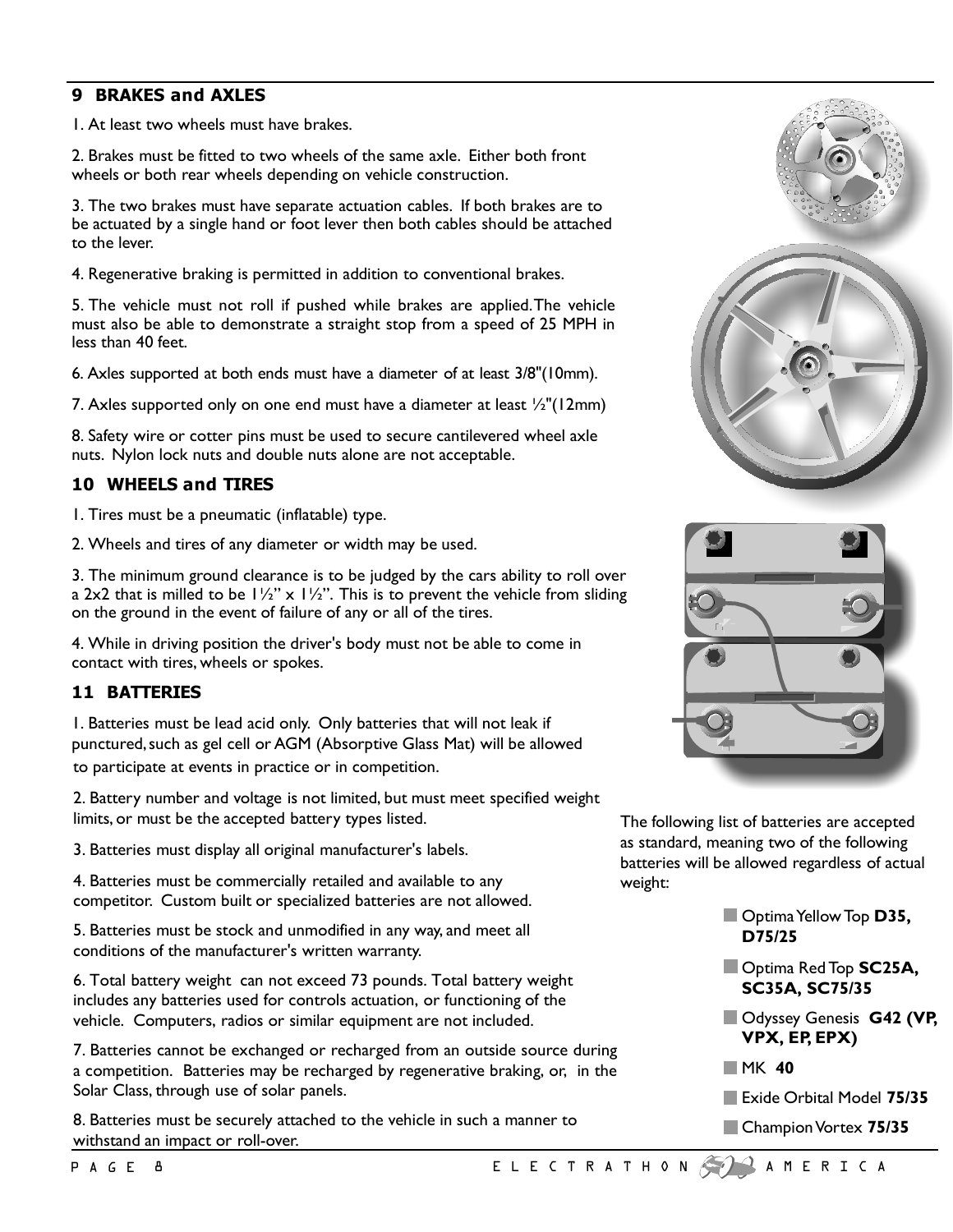# **25 COMPETITOR MEMBERSHIP CARD**

1. To compete in a sanctioned event, all vehicles must be accompanied by an Electrathon America Competitor Membership Card. This card will be made available by Electrathon America and can be presented as proof of current year paid membership. The Event Organizer may request a computer roster of current competitor members to verify memberships.

# **26 BALLAST**

1. Drivers must weigh a minimum of 180 pounds.This includes race clothing and helmet. Drivers under this weight limit must provide non-liquid ballast to increase their weight to the legal limit.

2. Ballast cannot be performance related items such as communication equipment or computers. However, non-performance items such as cameras or music systems may be permitted as ballast provided they do not present a safety risk to the driver or other competitors.

3. Ballast must be removable for weigh in. Ballast must be securely attached to the vehicle in such a manner to withstand an impact or roll-over. If a vehicle loses its ballast during competition, it will be black flagged and disqualified.

4. Each driver is responsible for providing the correct amount of ballast.

# **27 SOLAR CLASS**

All other Standard Class rules apply with the following additions:

1. Solar panels are permitted provided they are an integral part of the vehicle body and do not protrude to the front, sides or rear.

2. Wings or trailers are not permitted.

# **28 ADVANCED BATTERY CLASS**

*The Solar Class allows the use photovoltaic cells to provide additional power during a race. In most cases that additional power will be more than offset by the increased weight and aero drag of the cells, and while the cost of PV cells is usually prohibitively expensive, they are often donated to schools. It was also felt that solar power offers a sustainable alternative to conventional enrgy sources, and fit the general objectives of Electrathon.*



*The Advanced Battery Class is intended to foster experimentation on with newer battery technologies that offer higher energy density than the more traditional lead-acid, and reflect the rapidly expanding availability and usage in the transportation industry. The weight limits are meant to keep the available power under one kw/hr, or about the same as the current Standard Class. This list will be reviewed and updated periodically.*

All other Standard Class rules apply with the following exceptions:

1. Any type of the following sealed production batteries may be used as long as their weight does not exceed:

2 . Maximum output of any battery combination used may not exceed a one-hour rating of one kilowatt/hour according to the manufacturer's data.

- Nickel-Metal-Hydride **41 lb.**
- Silver-Zinc **23 lb.**
- Nickle-Zinc **44 lb.**
- Nickel-Iron **58 lb.**
- Lithium-Ion **15 lb.**
- Lithium-Iron-Phosphate **29**l**b.**



# **29 COMPLIANCE**

1. All vehicles must meet all Vehicle Design Rules to drive at any Electrathon America sanctioned event. This is true for competition, practice or testing and includes driver's clothing, safety equipment, batteries, battery securing systems, seat belts, etc.